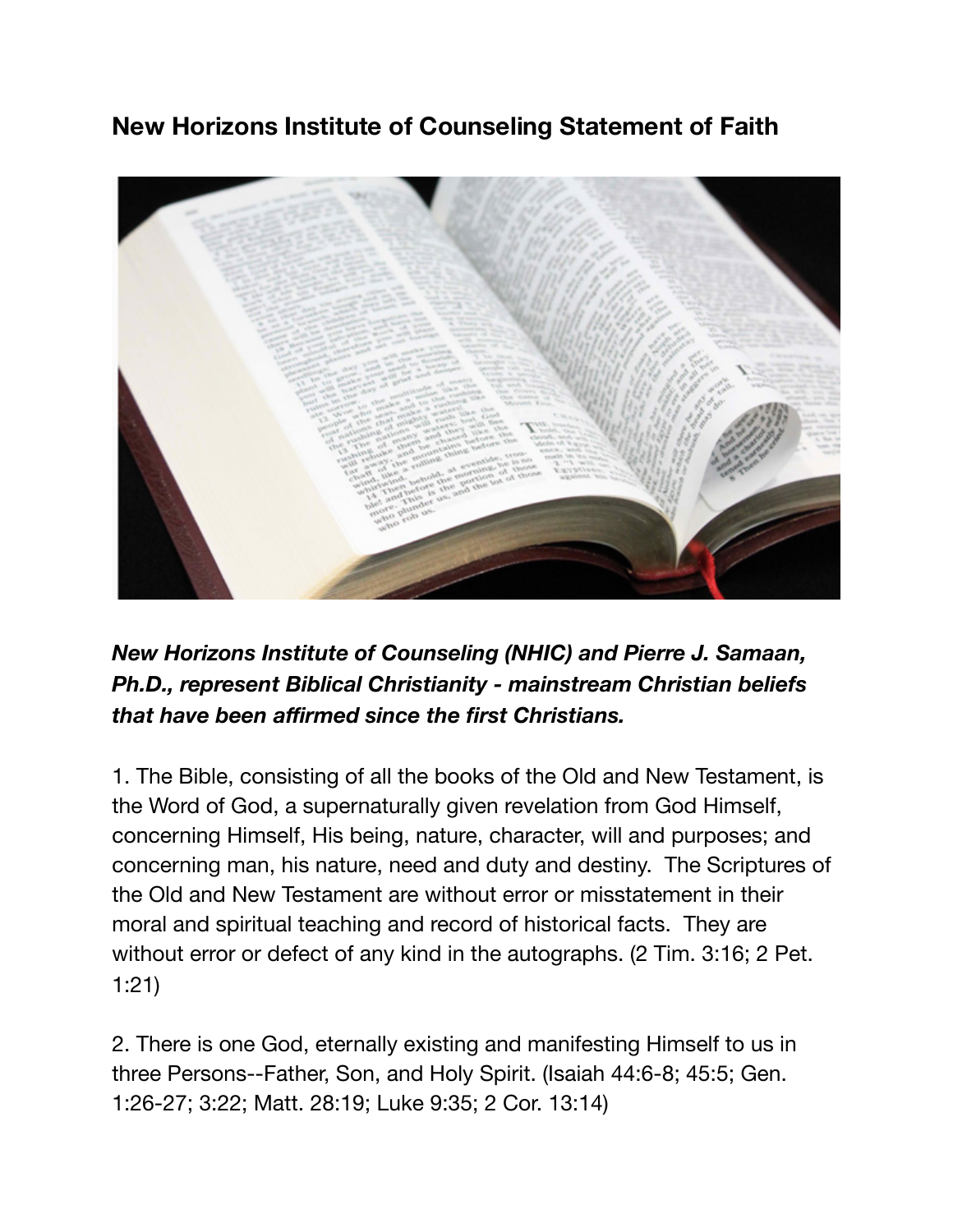3. Our Lord Jesus was supernaturally conceived by the power of the Holy Spirit and born of a virgin, Mary, a lineal descendant of David. (Luke 1:26-37) He lived and taught and performed mighty works, wonders and signs exactly as recorded in the New Testament. He was put to death by crucifixion under Pontius Pilate. (Luke 23) God raised from the dead the body that had been nailed to the cross. The Lord Jesus, after His crucifixion, showed Himself to be alive to His disciples, appearing to them in the space of forty days. After this the Lord Jesus ascended into heaven, and the Father made Him to be head over all things, including the Church. (Luke 24; John 2:19; 1 Cor. 15)

4. The Lord Jesus, before His incarnation, existed in the exact form of God, and of His own choice, laid aside His divine glory and took upon Himself the form of a servant and was made in the likeness of men. He is a divine person possessed of all the attributes of deity and should be worshipped as God by angels and men. (John 1:1; Phil. 2:5-11) "In Him dwells all the fullness of the Godhead bodily." (Col. 2:9)

5. By His death on the cross, the Lord Jesus made a perfect atonement for sin, by which the wrath of God against sinners is appeased and a ground furnished upon which God can deal in mercy with sinners. He redeemed us from the curse of the law by becoming a curse in our place. He Who Himself was absolutely without sin had our sin counted to Him that we might have His righteousness, the righteousness of God, counted to us. (1 Peter 2:24; 1 John 2:2; 3:4, Isaiah 53:4-6; 2 Cor. 5:21; John 19:30)

6. The Lord Jesus is coming again to this earth, personally, bodily, and visibly. (1 Thess. 4:16-17; Heb. 9:28; Rev 1:7)

7. The Holy Spirit is a person distinct from the Father and the Son, and possesses all of the divine attributes. He is God. (Mt. 28:19; 2 Cor. 3:16-18)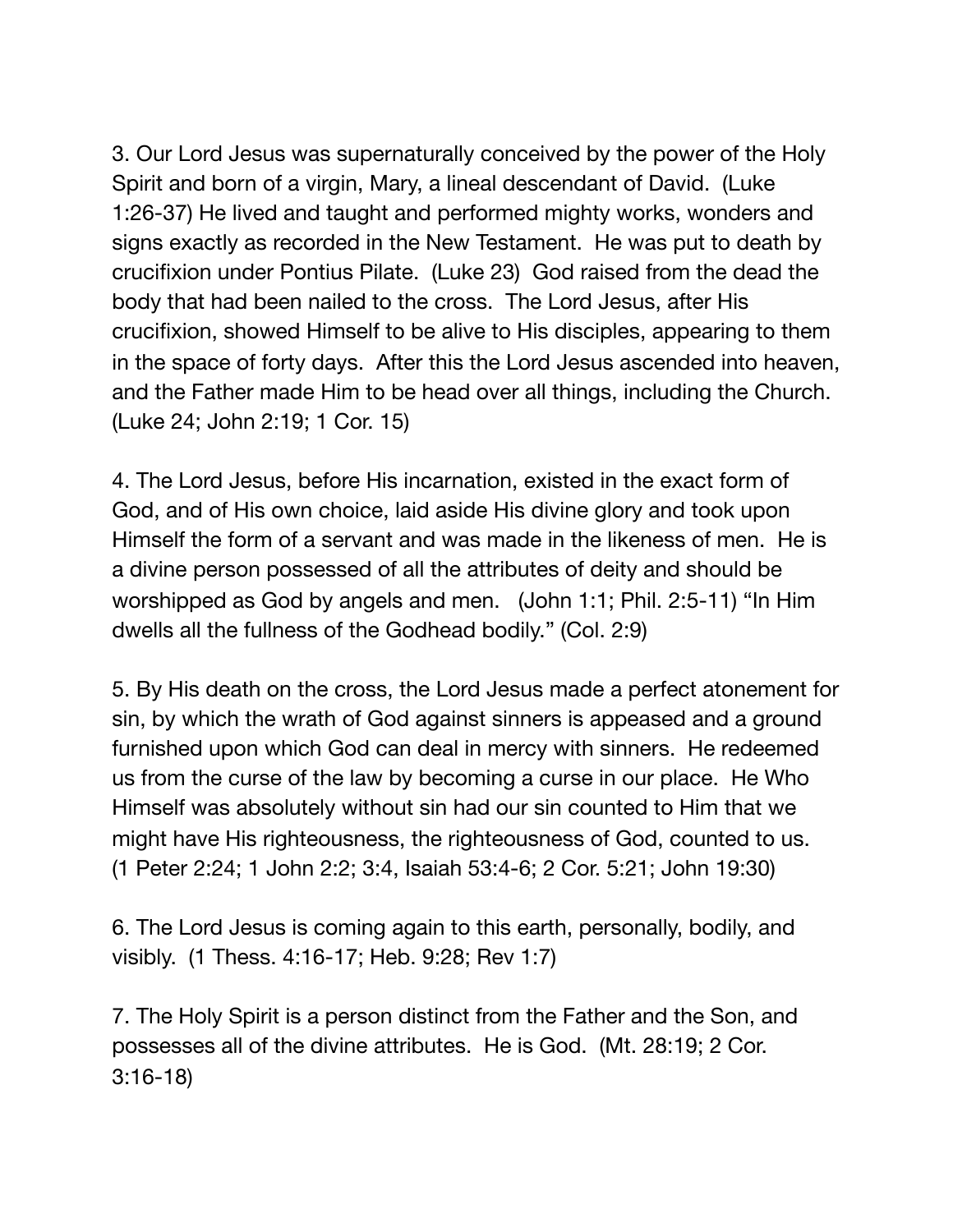8. Man was created in the image of God, after his likeness, and therefore has transcendent, intrinsic worth. (Gen. 1:27) The unjustified destruction of any human being from conception to natural death (e.g., through abortion, embryonic stem cell research, cloning, doctor-assisted suicide, etc.) is wrong. (Ex. 21:22)

9. The whole human race fell in the fall of the first Adam. All men, apart from spiritual regeneration, are lost, darkened in their understanding, alienated from the life of God through the ignorance that is in them, hardened in heart, morally and spiritually dead through their trespasses and sins. They cannot see nor enter the Kingdom of God until they are born again of the Holy Spirit. (Jn. 6:28-29; 8:44; 15:5; Phil. 1:29; Rom. 3:10-12; 8:7; Jn. 1:13; 1 Cor. 2:14; Eph. 2:8-9)

10. Men are justified on the simple and single ground of the shed blood of Christ and upon the simple and single condition of faith in Him Who shed His blood, and are born again by the quickening, renewing, cleansing work of the Holy Spirit, through the instrumentality of the Word of God. These alone become children of God and receive eternal life. At death their spirits depart to be with Christ in conscious blessedness, and at the second coming of Christ their bodies shall be raised, transformed into the likeness of the body of His glory. (Jn. 3:16; Rom. 3:20-28; Eph. 2:8-9; Rom. 4:1-6; Gal. 2:21)

11. All those who persistently reject Jesus Christ in this present life shall be raised from the dead, judged according to their deeds, and punished for their moral crimes and rebellion against God. Throughout eternity they will exist in a state of conscious isolation from God, in endless torment and anguish. (Mt. 8:12; Lk. 16:19-31; Rev. 20:14-15; 21:8)

12. The Church consists of the host of the regenerate, wherever they may be found. It is the body and bride of Christ, which Christ loves and for which He has given Himself. (Eph. 5:25-27; Rev. 21:2; 2 Cor. 11:2)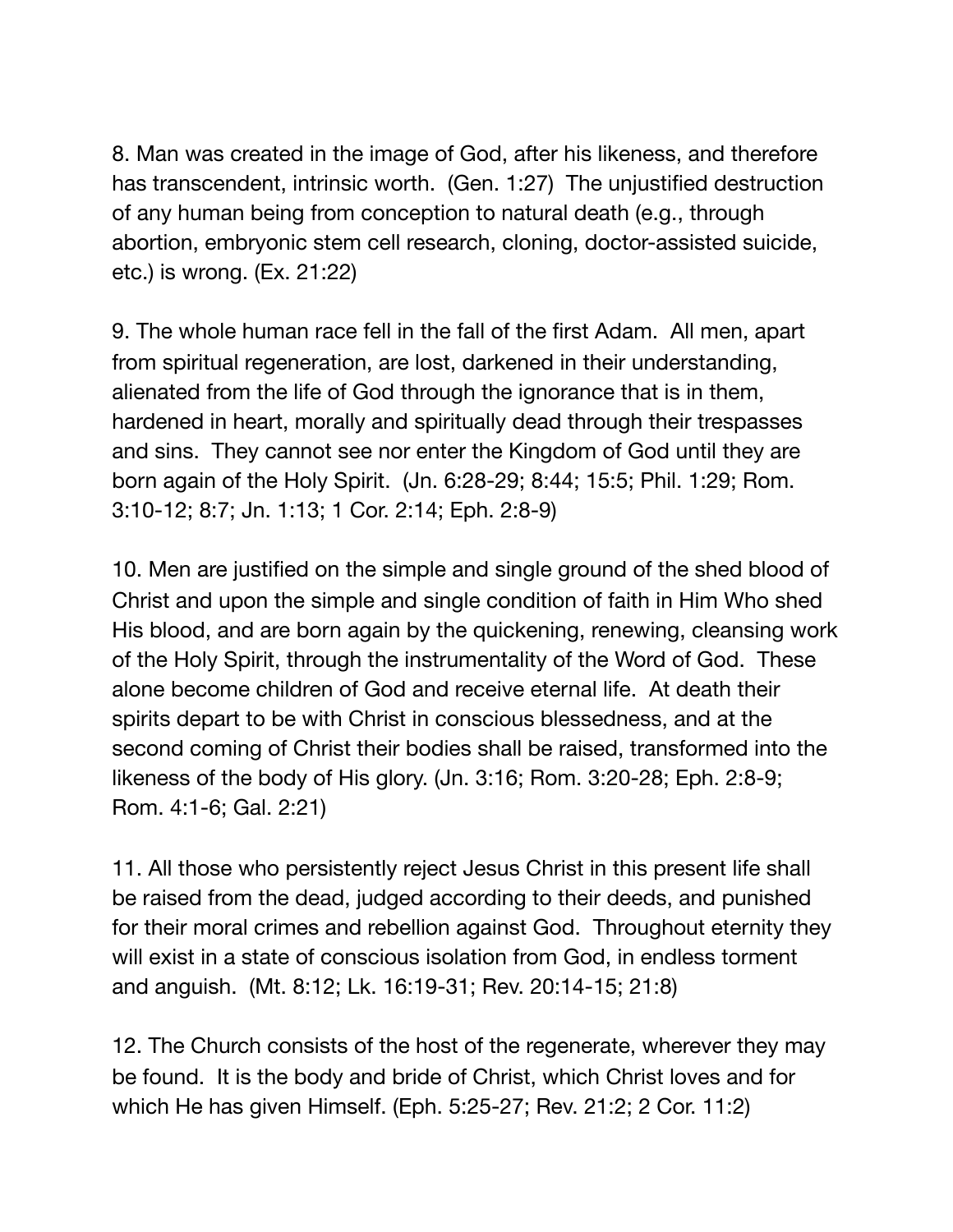13. There is a personal devil, a being of great cunning who can exert vast power only so far as God allows him to do so. He shall ultimately be judged and condemned, tormented day and night forever. (2 Pet. 2:4; Jude 6; Mt. 25:41)

14. We believe in the present ministry of the Holy Spirit by whose indwelling the Christian is enabled to live a godly life and to perform good works that are the necessary evidence of their genuine faith in Christ. Persistent, egregious sin (e.g., lying, stealing, witchcraft, active practice of sexual sin, including fornication, adultery, and homosexuality) is inconsistent with biblical teaching. (Ex. 20; 1 Cor. 6:9-10; Gal. 5:19-21; Eph. 5:3-6; Rom. 1:18-32)

15. Biblical marriage consists only of a faithful, heterosexual union between one genetic male and one genetic female, and biblical marriage is the only legitimate and acceptable context for a sexual relationship. (Gen. 2:22-24; Mt. 19:4-6; Heb. 13:4-7)

## **Statement of Faith on Marriage, Gender, and Sexuality**

We believe that God wonderfully and immutably creates each person as male or female. These two distinct, complementary genders together reflect the image and nature of God. (Gen. 1:26-27) Rejection of one's biological sex is a rejection of the image of God within that person.

We believe that the term "marriage" has only one meaning: the uniting of one man and one woman in a single, exclusive union, as delineated in Scripture. (Gen. 2:18-25) We believe that God intends sexual intimacy to occur only between a man and a woman who are married to each other. (1 Cor. 6:18; 7:2-5; Heb. 13:4) We believe that God has commanded that no intimate sexual activity be engaged in outside of a marriage between a man and a woman.